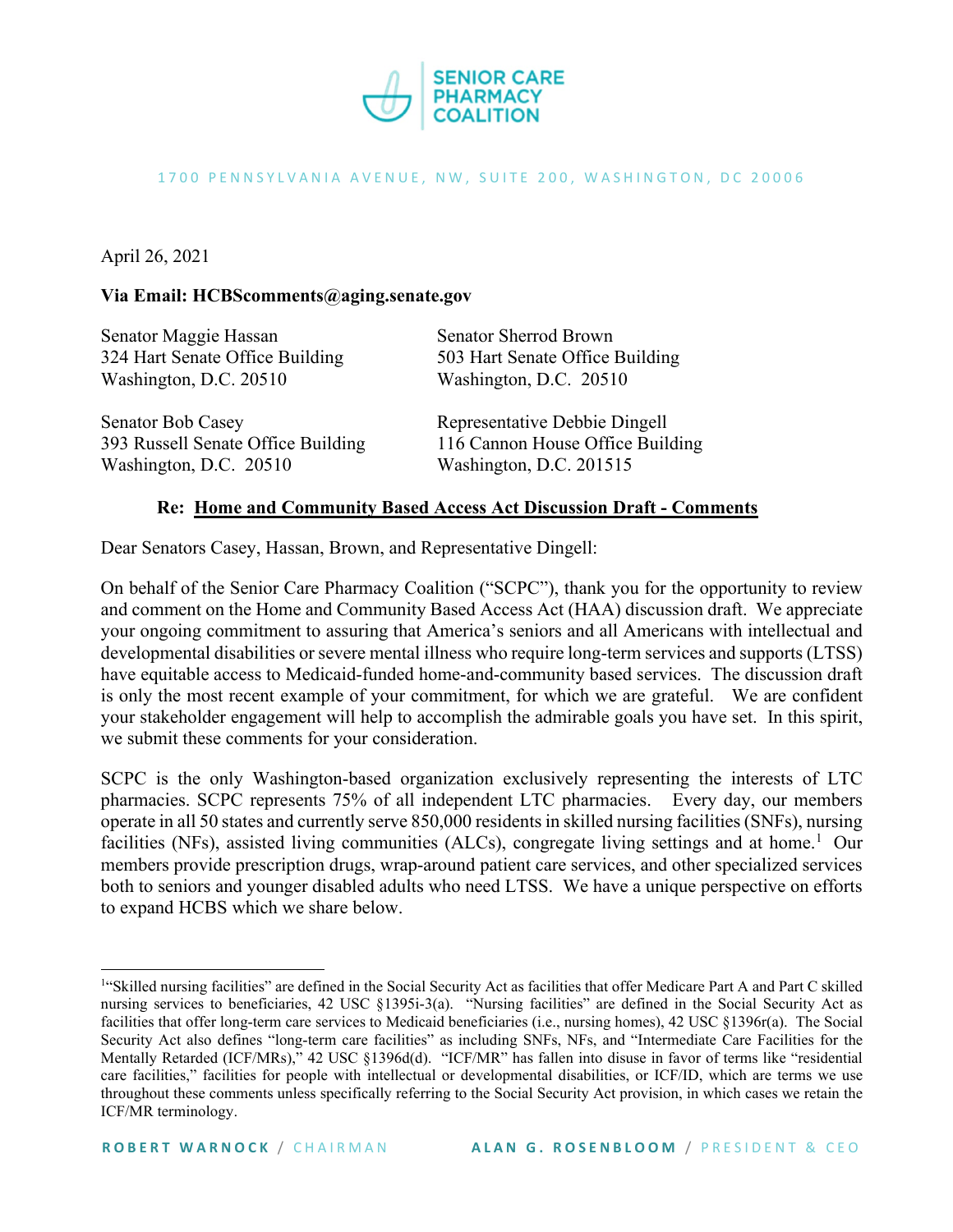Senators Casey, Hassan, and Brown, and Representative Dingell April 26, 2021 Page 2 of 8

## **Executive Summary**

LTC pharmacies provides provide clinal, patient care, and other specialized services designed to manage medication therapy for individuals who require LTC and LTSS. Their interventions improve outcomes and enhance quality of life. As more individuals who require HCBS receive services in settings other than traditional LTC facilities, equity demands that they similarly benefit from the medication management, clinical and other services LTC pharmacies provide to residents in LTC facilities. We therefore recommend that the draft HAA be modified to assure that older adults and younger adults living with disabilities who need HCBS are assured equitable access to LTC pharmacy services regardless of the setting in which they reside.

### **The LTC/LTSS Population**

The draft HAA understandably focuses on the social and supportive needs seniors and people with disabilities need to maintain independence at home and in the community. Of course, these individuals also suffer from multiple chronic conditions and often have other health care needs – essentially, the need for long-term care in addition to the need for LTSS, and they often receive health care services through the Medicaid program as well. It is essential that policy makers integrate and coordinate both LTSS and health care services into the vision for a more robust HCBS benefit and into person-centered and person-directed care coordination plans to maximize the individual's ability to remain in home and community settings. This is true for both populations, although the details inflect differently for seniors than for younger people with intellectual or developmental disabilities.

Current law requires that states employ the same eligibility for admission to NFs and to HCBS programs. It is not surprising, therefore, that the current HCBS population shares similar characteristics and health care needs with the NF population. The typical NF resident is a woman in her 80s who suffers from multiple complex and chronic conditions, has some degree of cognitive impairment, and takes an average of 12-13 prescription medications each day. The health care profile of older adults in HCBS programs or on HCBS waiting lists is similar. Of course, both also have impairments in activities of daily living (ADLs) and instrumental activities of daily living (IADLs) as well.

One noteworthy difference, however, is that older adults in NFs and ALCs *take fewer prescription medications* than their counterparts living in the community:

- 36% of Medicare Part D beneficiaries living in NFs or ALCs and have impairments in 2+ ADLs take 11-20 prescription medications a month. For beneficiaries living in the community, 43% take 11-20 prescription medications a month.
- Medicare Part D beneficiaries age 65+ with 2+ ADLs residing in NFs and ALCs average 12 prescriptions a month, while the same group living in the community averages 14 prescriptions a month. $^2$  $^2$

<span id="page-1-0"></span><sup>&</sup>lt;sup>2</sup> These statistics are based on SCPC's preliminary analysis of 2018 Medicare Current Beneficiary Survey data. Once we have finalized the analysis, we will provide it to Senators Casey, Hassan, and Brown, and to Representative Dingell.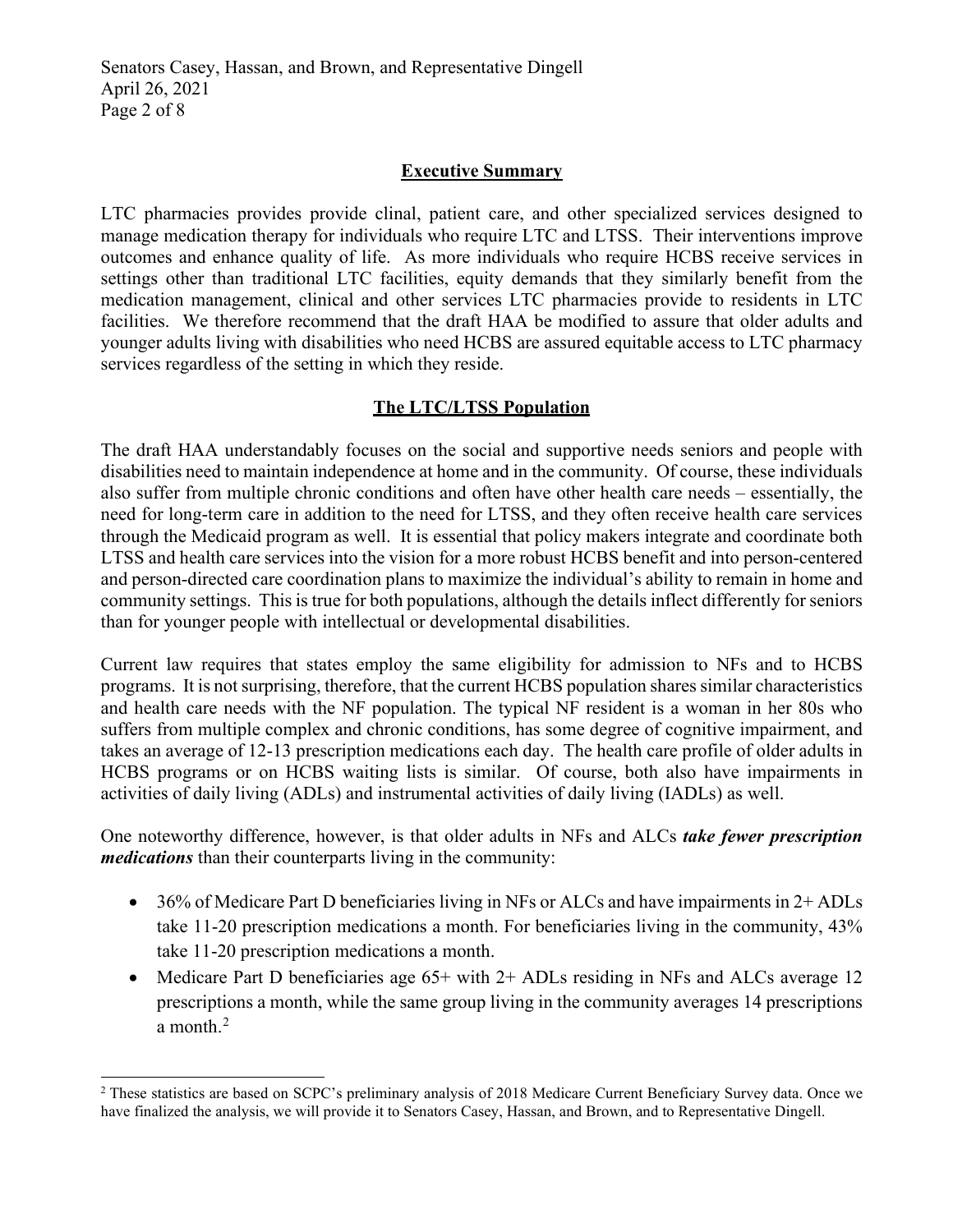Unfortunately, comparable data for individuals who are not enrolled in Medicare is not readily available. However, comparisons between Medicare beneficiaries 65+ with Medicare beneficiaries younger than 65 demonstrate that those under 65 have a much higher prevalence of cognitive or mental impairments (65% of those under 65; 29% of those 65+), are more likely to suffer from impairments in 3+ ADLs (25% of those under 65; 13% of those 65+), and have roughly the same prevalence of five or more chronic conditions ([3](#page-2-0)1% of those under 65; 13% of those 65+).<sup>3</sup> This data point to the comparable need for and reliance on prescription drugs to manage long-term health conditions, further supporting the need for LTC pharmacy services among younger adults with disabilities.

Policy should consider closely the reasons that individuals with substantially similar health care, longterm care, and social and supportive services needs would have noticeably different prescription drug utilization patterns, particularly given the importance of medication therapy to quality of life as well as quality of care. Given the similarities, it seems counter-intuitive that even similarly situated individuals living in the community would take more prescription medications than their counterparts living in facilities.

We believe the explanation lies in the more intensive medication management services LTC pharmacies provide to residents in NFs and ALCs, but that generally are not provided to individuals in the community. There is growing evidence to support this explanation. For example, LTC pharmacies have developed innovative transition of care programs designed to reduce medication avoid health care complications like unnecessary hospital readmissions by aggressively managing medication therapy as patients transition between care settings. LTC pharmacy interventions minimize adverse drug reactions, untoward drug-drug interactions, excessive doses of medications, and duplication of therapy, thereby enhancing quality of life, as well as improving health care.

# **LTC Pharmacy Services**

Although LTC pharmacies historically served residents in federally defined LTC facilities and continue to do so, they also have expanded to serve residents in assisted living communities, senior living communities, and residential communities serving younger adults with disabilities. More recently, they increasingly serve individuals with LTC needs living in the community, although these efforts have been constrained by payers, particularly Medicare Part D Plans (PDPs) and the pharmacy benefits managers (PBMs) that administer PDPs and also administer the pharmacy benefits for younger adults with disabilities who receive Medicaid-funded pharmacy benefits.

SCPC estimates that 15% or more of the individuals its members serve are younger adults with disabilities, with the remainder older adults. Consequently, we are in the unusual position of serving both populations who would benefit from expanded HCBS.

LTC pharmacies, unlike retail or mail order pharmacies, provide not only prescription medications but also an array of patient care services and related specialized services designed to improve outcomes,

<span id="page-2-0"></span><sup>&</sup>lt;sup>3</sup> Kaiser Family Foundation, Medicare's Role for People Under Age 65 with Disabilities (2016), available at [https://www.kff.org/medicare/issue-brief/medicares-role-for-people-under-age-65-with-disabilities/.](https://www.kff.org/medicare/issue-brief/medicares-role-for-people-under-age-65-with-disabilities/)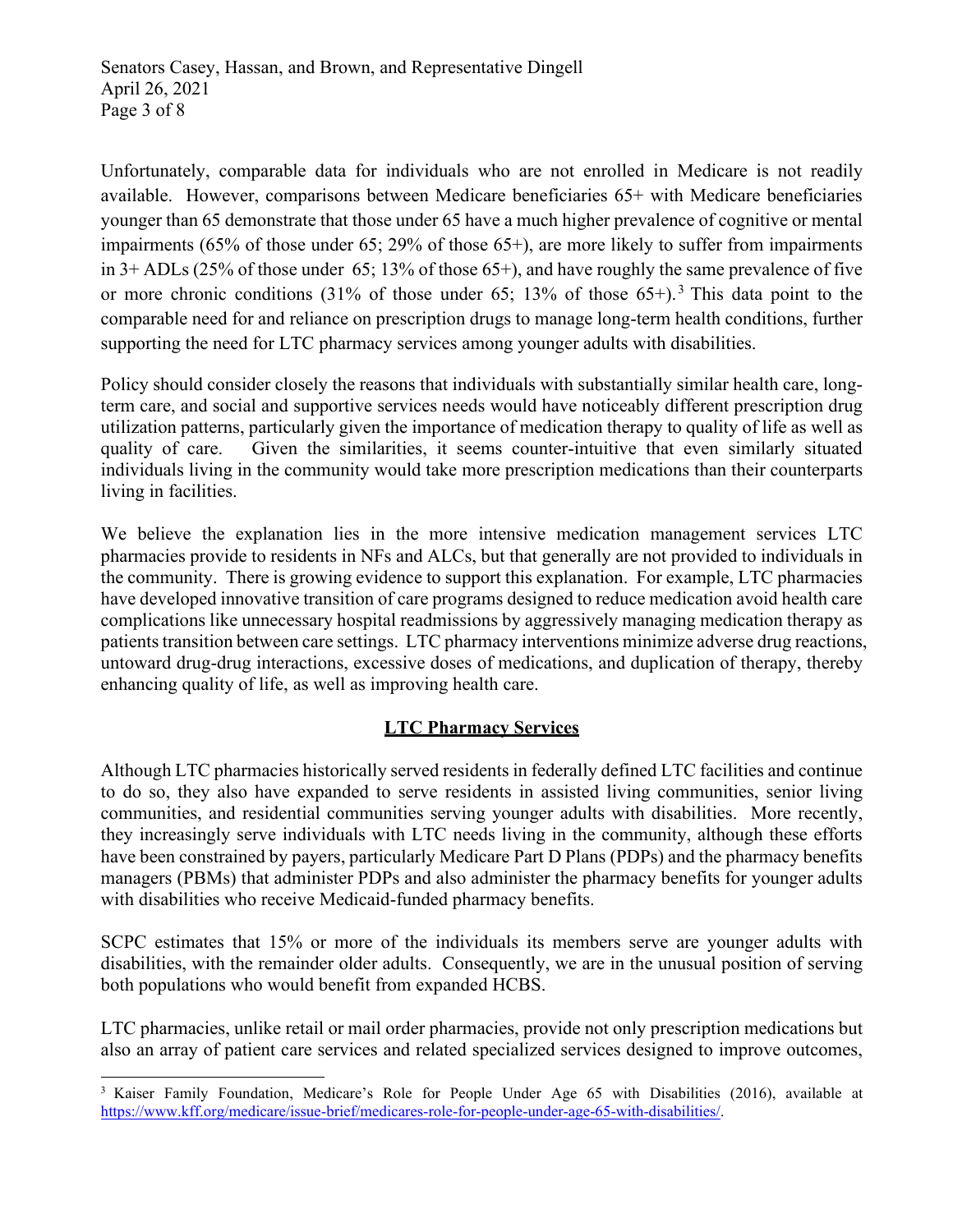Senators Casey, Hassan, and Brown, and Representative Dingell April 26, 2021 Page 4 of 8

avoid adverse drug interactions, assure medication adherence, minimize unnecessary drug utilization, and streamline packaging and delivery to assure product safety, and streamline medication administration. LTC pharmacies must provide these wrap-around services to residents in federally recognized LTC facilities (SNFs, NFs, and ICF/MRs), and typically extend these services to residents in assisted living communities and other congregate/residential settings.

These services not only distinguish LTC pharmacies from retail or mail order pharmacies, but also account for lower drug utilization among individuals in LTC facilities than demographically similar individuals living in the community. A partial list of these services include:

- Direct and ongoing consultation with patients and their families
- Direct and ongoing training and contact with facility nursing staff
- Pharmacist availability to patients to provide medication and patient care services 24/7/365 (even more important during COVID-19 in order to acquire and begin new medications for infected patients immediately)
- Direct placement of peripherally inserted central catheters and insertion of Midline and PICC lines
- Federally mandated medication therapy management for Part D Plans, including Comprehensive Medication Reviews and Targeted Medication Reviews
- Ongoing and detailed drug regimen reviews and drug utilization reviews
- Antibiotic stewardship and infection control
- Extensive controlled substance monitoring to reduce drug diversion potential in facilities
- Staff and resident education programs
- Discharge consulting services to ensure proper medication management to reduce unnecessary hospital readmissions.

LTC pharmacies, through the pharmacists they employ, also must participate on each resident's care planning team, which is responsible for developing and updating a person-centered care plan for each resident.

We emphasize these services, particularly medication therapy management, drug utilization review, and care planning because they are essential to effective care that enhances both health and quality of life for facility residents. Several SCPC members provide these services to individuals living in the community who receive HCBS services, including both senior and younger adults with disabilities. Data from these LTC pharmacies demonstrates improved outcomes for individuals receiving these services while reducing overall health care costs as well.<sup>[4](#page-3-0)</sup>

<span id="page-3-0"></span><sup>4</sup> SCPC is in the midst of a case study analysis of member data concerning the provision of LTC pharmacy services to individuals in community settings, as well as other innovative care models such as PACE programs and Medicare Special Needs Plans in which some SCPC members participate. Once completed, we will share this analysis with Senators Casey, Hassan, and Brown, and Representative Dingell.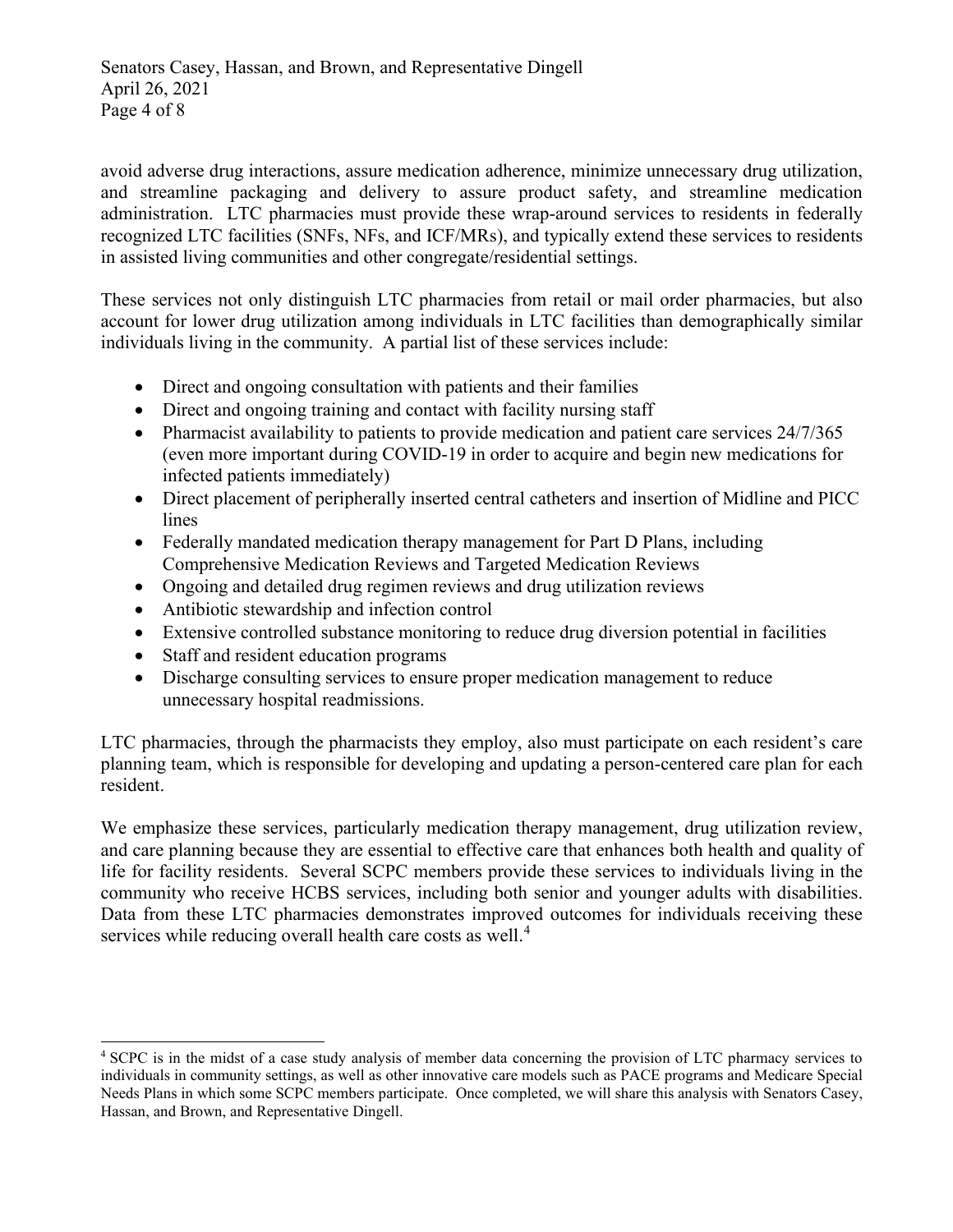Senators Casey, Hassan, and Brown, and Representative Dingell April 26, 2021 Page 5 of 8

# **HCBS and LTC Pharmacy Services**

The statutory provisions concerning Medicaid HCBS do not include LTC pharmacy services, nor does the draft HAA. In fact, the draft does not mention pharmacy services. Our primary recommendation is that LTC pharmacy services be included among the expanded services to which Medicaid beneficiaries are entitled in HCBS, as their needs warrant. More specifically, we recommend that the HAA be modified as follows:

- 1. Include LTC pharmacy services as an enumerated service available to eligible seniors and younger adults with disabilities who are eligible for HCBS.
- 2. Define LTC pharmacy as part of the conforming amendments to the Medicaid provisions of the Social Security Act.
- 3. Include LTC pharmacy representation on the Advisory Panel established in the draft HAA.

### **Recommendation: Include LTC Pharmacy Services in the HCBS Benefits Package.**

The draft HAA includes a list of mandatory services that states must provide to HCBS beneficiaries. Adding LTC pharmacy services to this list will assure that eligible beneficiaries who need those services would receive them in community settings. The HAA is an opportunity to underscore the need to include LTC pharmacy services explicitly in Medicaid HCBS.

Implementing this recommendation presents legislative drafting questions, since LTC pharmacy is not defined in federal statute.<sup>[5](#page-4-0)</sup> We discuss this issue in greater detail in our next recommendation. For purposes of this recommendation, however, we propose two options for consideration and further discussion.

We propose that the draft be modified to add a new subsection (xvi) to  $\S$  1905(hh)(2)(A) that states:

### **Option 1**

"(xvi) - Long Term Care Pharmacy Services, including medication reconciliation, drug regimen review, specialized packaging, medication therapy management, and transition management services consistent with the requirements of 42 USC  $\S$  1396r-(a)(4)(A)(iii) and related implementing regulations."

### **Option 2**

"(xvi) - Long Term Care Pharmacy Services, including medication reconciliation, drug regimen review, specialized packaging, medication therapy management, and transition management services consistent with the requirements of the Medicare Prescription Drug Program for residents of long-term care facilities."

<span id="page-4-0"></span><sup>&</sup>lt;sup>5</sup> Our second recommendation is that the HAA add a definition of LTC pharmacy. Please reference that recommendation for additional details concerning current federal law.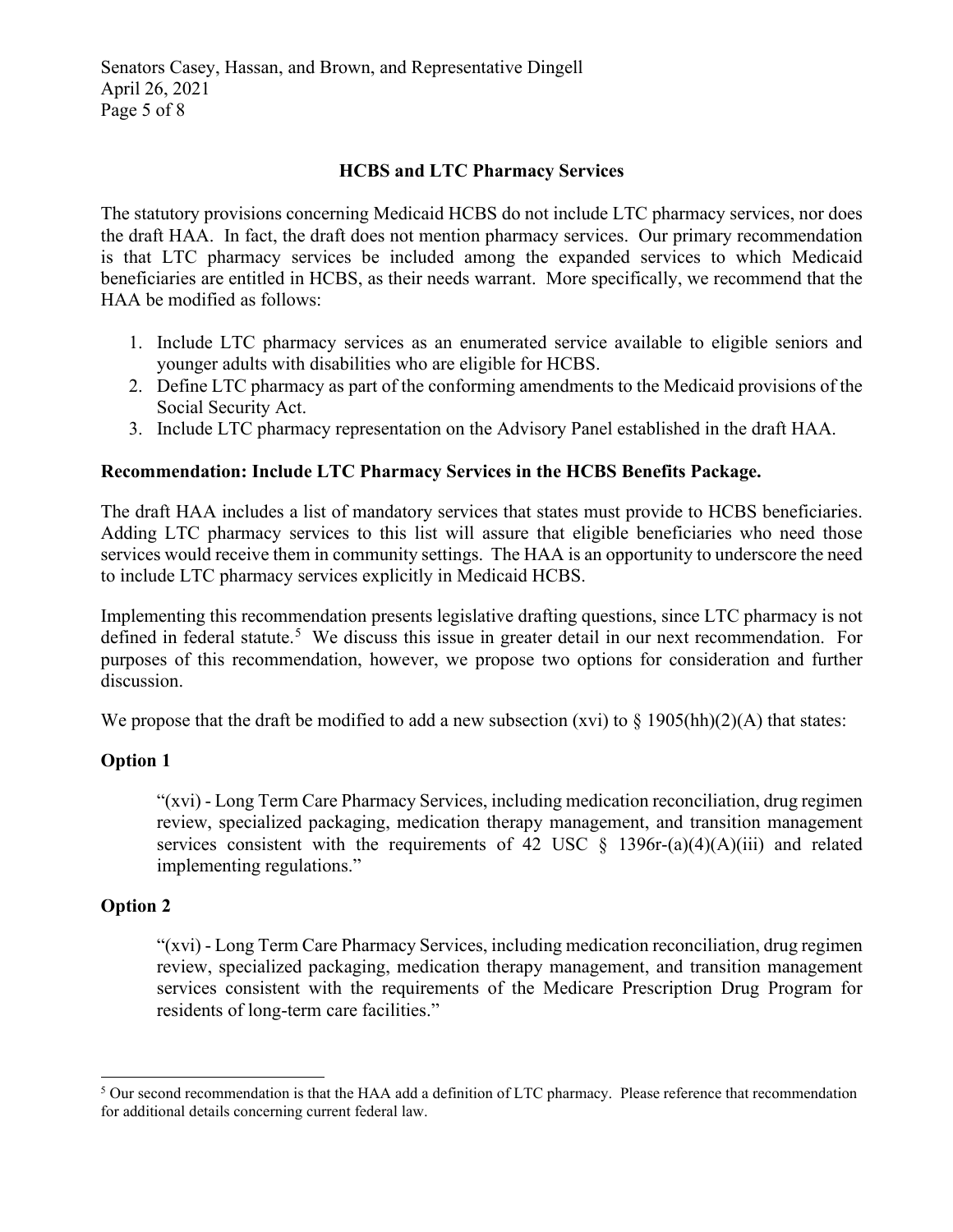We note that, in enacting minimum coverage requirements for insurance exchanges established in the Affordable Care Act (ACA), Congress recognized the importance of pharmacy services and included prescription drugs among the ten "Essential Benefits" that all Exchange plans were required to provide. *See* 42 U.S.C. § 18022. Similarly, the Medicare Prescription Drug statute, and its regulatory and subregulatory guidance, require the provision of LTC pharmacy services for those eligible patients with needs that mirror those of individuals currently eligible for Medicaid-funded HCBS programs. *See Medicare Prescription Drug Program Manual (the Part D Manual), Chapter 5, § 50.5.2.* Again, given the similar health care and medication management needs of residents in LTC facilities and participants in HCBS programs, it simply makes sense to offer the latter the same enhanced pharmacy services available to the former if the objectives include better health care outcomes and quality of life for seniors and younger adults living in the community. Furthermore, if the HAA does not explicitly address the importance and availability of LTC pharmacy services in HCBS, it will perpetuate an important driver of institutional biases that result in an easier path for facility-based services than for services at home or in the community.

The current waiver authority in subsection 42 U.S.C. § 1915(i) does not address pharmacy services. Therefore, we also recommend that the beneficiary eligibility assessment provision in the draft HAA include assessment to determine eligibility for LTC pharmacy services *in addition to* the services enumerated in the Medicaid statute currently, 42 U.S.C. § 1915 (i). The specific language used to accomplish this purpose should conform to the language added to include LTC pharmacy services among the benefits available to individuals who require HCBS.

We also recommend that the beneficiary eligibility assessment addressed in proposed section (hh)(4) also evaluate HCBS beneficiaries for eligibility for enhanced medication services, including eligibility for LTC pharmacy services. More specifically, we recommend that draft subsection 1905(hh)(4)I be amended to include the provision of LTC pharmacy services *in addition* to the services already enumerated in Section 1915(i). More specifically, we recommend the draft HAA provision be amended as follows:

''I PERSON-CENTERED CARE PLAN.—

For purposes of subparagraph  $(A)(iii)$ , a person-centered care plan described in this subparagraph is a written plan with respect to an individual that meets the requirements of section 1915(i)(1)(G)(ii) **and also account for the appropriate provision of medications, including the provision of LTC pharmacy services**. (Emphasis added to differentiate proposed new text.)

This addition will assure that individuals seeking HCBS will have their prescription drug utilization evaluated and they will receive LTC pharmacy services if needed.

# **Recommendation: Define LTC Pharmacy in the Medicaid Statute.**

Although the Social Security Act defines LTC facilities, no definition of LTC pharmacy exists in federal statute. We recommend that the HAA add a definition of "LTC pharmacy" based on the services that LTC pharmacies provide. We believe that defining LTC pharmacy in statute will assure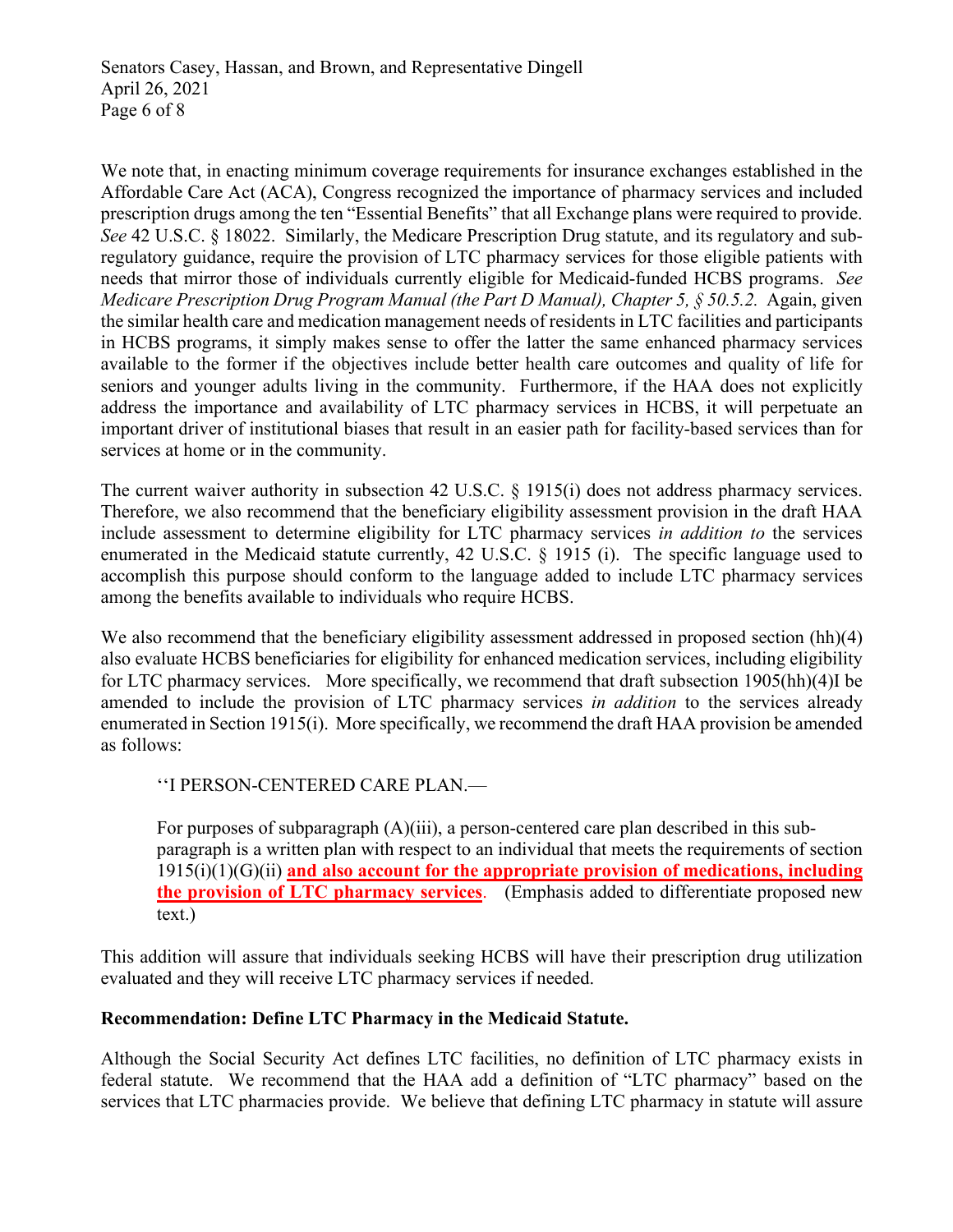that LTC pharmacy services are available to HCBS beneficiaries who need them, just as access to these services is assured for Medicaid beneficiaries residing in NFs and ICF/IDs.

The Social Security Act does specify that SNFs, NFs, and ICF/MRs provide medications and related pharmacy services to residents. CMS has defined the Pharmacy Services Requirements of Participation for SNFs, NFs, and ICF/MRs in regulation and sub-regulatory guidance.<sup>[6](#page-6-0)</sup> In addition, the Part D Manual establishes ten criteria a pharmacy must meet to participate in Part D as a "network long-term care pharmacy."<sup>[7](#page-6-1)</sup>

Last year, Senators Tim Scott (R-SC) and Mark Warner (D-VA) introduced the Long-Term Care Pharmacy Definition Act of 2020.<sup>[8](#page-6-2)</sup> Representative Kurt Schrader (D-OR) introduced a companion bill in the House.<sup>[9](#page-6-3)</sup> These bills defined LTC pharmacy based on the Part D Manual provision noted above, but also recognize that LTC pharmacy services should be available based on individual need for those services, regardless of the location in which the individual resides. This bill would add the definition to the Medicare Part D provisions of the Social Security Act.

We understand that Senators Scott and Warner will introduce the Long-Term Care Pharmacy Definition Act of 2021 very soon. Consequently, we respectfully defer offering specific text to modify the HAA until that legislation has been introduced so we may conform a Medicaid definition to the proposed Medicare definition the Senate will consider during the current Congress. As is the case with all provisions concerning LTC facilities, identical changes normally are made simultaneously to relevant provisions of both the Medicare and Medicaid provisions. Once the bill has been introduced, considering specific text regarding Medicaid provisions as part of the HAA will become timely.

# **Recommendation: Include LTC Pharmacy Representatives on the Advisory Panel.**

The draft HAA creates an advisory panel to consider changes to the HCBS benefits package and make recommendations to the Secretary regarding such changes. Given the importance of prescription medications and effective medication management to the health and quality of life for seniors and younger adults with disabilities living at home or in the community and given the value of LTC pharmacy services to these individuals whether they live in LTC facilities or at home or in the community, it is crucial that the advisory panel consider the need for these services as part of their review. We therefore recommend that LTC pharmacy expertise be included on the advisory panel. In particular, we propose adding the phrase "LTC pharmacies" to a new subsection to  $\delta$  $1905(hh)(2)(B)(ii)(BB)$ as follows:

<span id="page-6-0"></span><sup>6</sup> The Medicare and Medicaid statutes specify that SNFs, NFs, and ICF/MRs provide pharmacy services, 42 USC §1395i-3 (Medicare), §1936r Medicaid – NFs), and §1396r-3 (ICF/MRs). CMS has implemented these statutory provisions through regulation, 42 CFR § 483.45, and the State Operations Manual, [https://www.cms.gov/Regulations-and-](https://www.cms.gov/Regulations-and-Guidance/Guidance/Manuals/downloads/som107ap_pp_guidelines_ltcf.pdf) $\frac{\text{Guidance/Guidance/Manuals/downloads/som107ap\ pp\text{-}guidelines\text{-}ltf.pdf.}{\text{7}}$ <br>
The relevant Part D Manual provision may be found at [https://www.cms.gov/Regulations-and-](https://www.cms.gov/Regulations-and-Guidance/Guidance/Transmittals/downloads/R1PDB.pdf)

<span id="page-6-1"></span>[Guidance/Guidance/Transmittals/downloads/R1PDB.pdf.](https://www.cms.gov/Regulations-and-Guidance/Guidance/Transmittals/downloads/R1PDB.pdf)<br><sup>8</sup> Last year, the Long-Term Care Pharmacy Definition Act 2020 was denominated S. 4259. The text may be found at

<span id="page-6-2"></span>

<span id="page-6-3"></span>[https://www.congress.gov/bill/116th-congress/senate-bill/4259/text?r=5&s=1.](https://www.congress.gov/bill/116th-congress/senate-bill/4259/text?r=5&s=1)<br><sup>9</sup> The House version of the Long-Term Care Pharmacy Definition Act of 2020 was denominated H.R. 7757 and may be found at [https://www.congress.gov/bill/116th-congress/house-bill/7757.](https://www.congress.gov/bill/116th-congress/house-bill/7757)